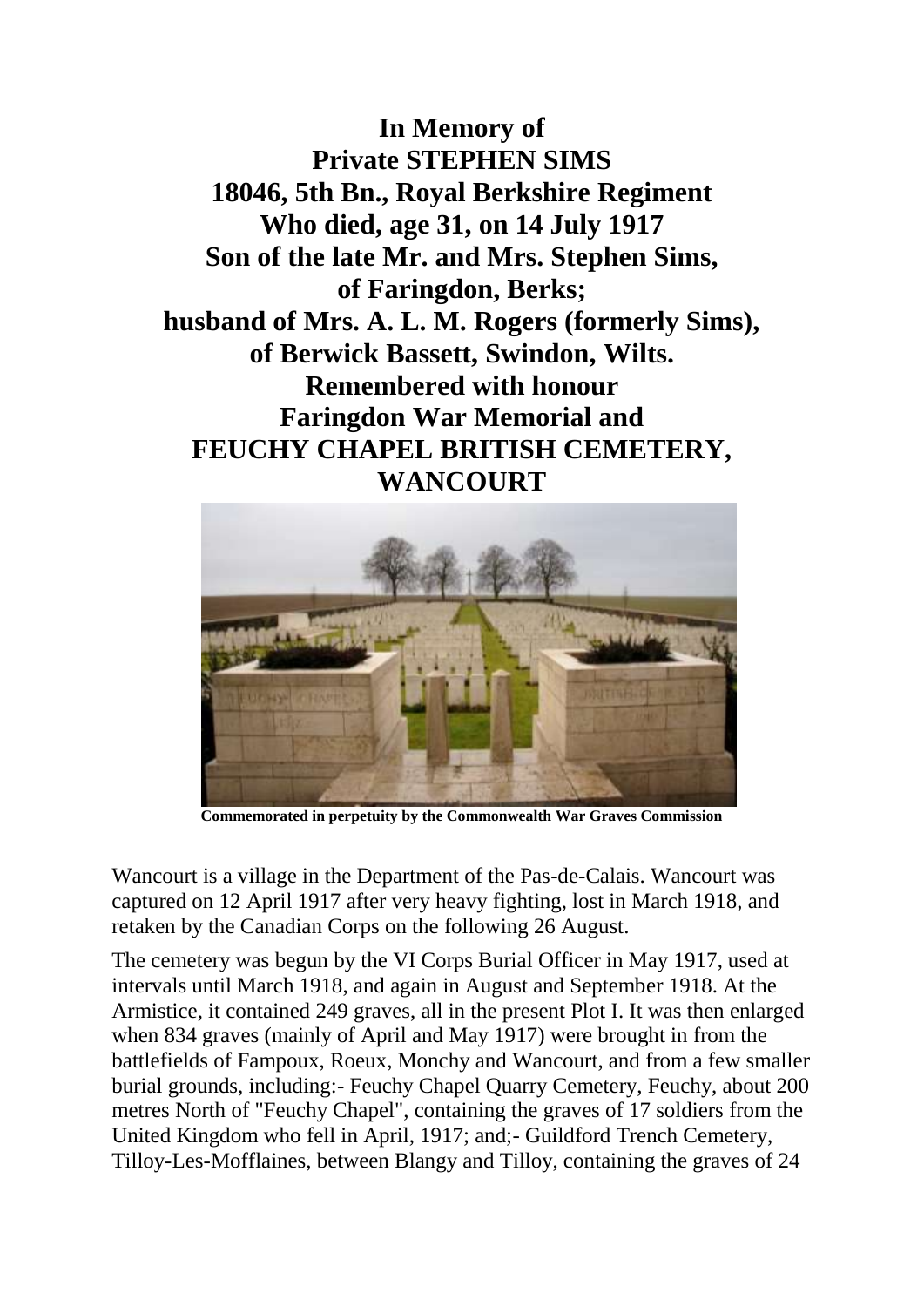soldiers from the United Kingdom (mainly of the 12th Division) who fell on the 9th April, 1917.

There are now 1,103 Commonwealth burials and commemorations of the First World War in this cemetery. 578 of the burials are unidentified but there are special memorials to 14 casualties known or believed to be buried among them. Other special memorials commemorate six casualties buried in Feuchy Chapel Quarry Cemetery, whose graves were destroyed by shell fire.

The cemetery was designed by Sir Edwin Lutyens.